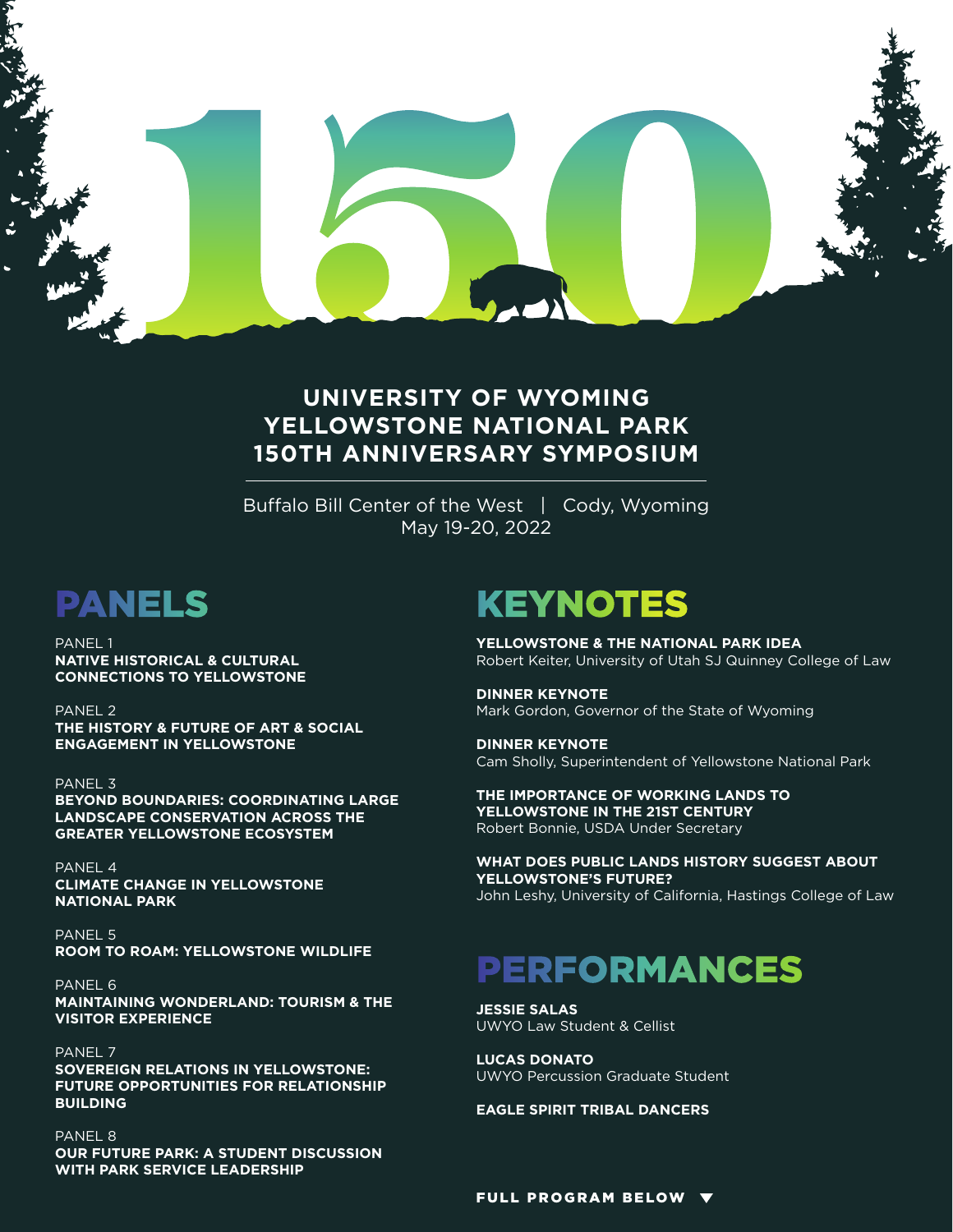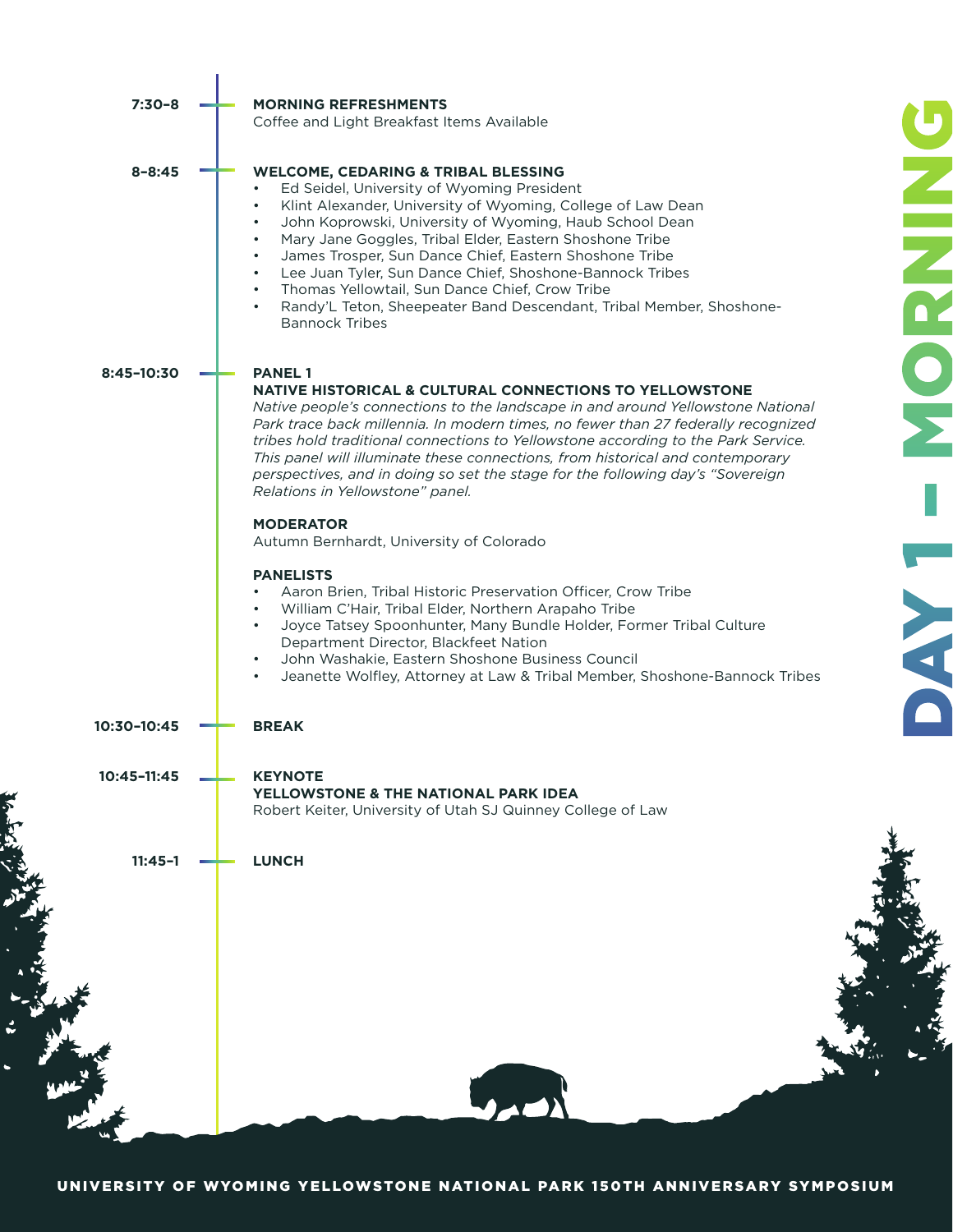#### **1–2:30**

#### **PANEL 2**

#### **THE HISTORY & FUTURE OF ART & SOCIAL ENGAGEMENT IN YELLOWSTONE**

*The beauty and natural wonders of the Yellowstone region were known by Native Americans, trappers, and early pioneers, but it was the photographers, illustrators, and painters, such as Thomas Moran and William Henry Jackson, who helped promote the idea of a Yellowstone National Park to the American public and its Congress. Today, in the era of social media and interconnectivity, the public itself has an important role in national park promotion and global virtual engagement. This panel will explore the impact of art and social engagement in Yellowstone from its historical beginnings and into the future as new technologies emerge.*

#### **MODERATOR**

Jake Hochard, University of Wyoming

#### **PANELISTS**

**BREAK** 

**PANEL 3**

- Todd Wilkinson, National Geographic & Mountain Journal
- Ashton Hooker, Yellowstone National Park
- Alicia Murphy, Yellowstone National Park
- Karen McWhorter, Buffalo Bill Center of the West
- James Prosek, Artist

### **2:30–2:45**

**5–6**

**6–8**

#### **2:45–4:15**

#### **BEYOND BOUNDARIES: COORDINATING LARGE LANDSCAPE CONSERVATION ACROSS THE GREATER YELLOWSTONE ECOSYSTEM**

DAY 1 – AFTERNOON

OOO

*Since Yellowstone National Park's creation, new national forests, wilderness areas, tribal wilderness areas, and state wildlife preserves have been established, protecting millions of acres of additional habitat. Mixed among and adjacent to these preserves are wide swaths of multipleuse federal, state, and tribal land, as well as nearly 7-million acres of private land. In total, the Greater Yellowstone Ecosystem represents one of the largest nearly intact temperate-zone ecosystems on Earth, with Yellowstone and Grand Teton national parks at its heart. Collaborative management and coordination by land managers across this large landscape is critical, and this panel will discuss associated challenges and successes.* 

#### **MODERATOR**

Christina White, Yellowstone National Park

#### **PANELISTS**

- Cam Sholly, Yellowstone National Park Superintendent
- Chip Jenkins, Grand Teton National Park Superintendent
- Bob Budd, Wyoming Wildlife & Natural Resource Trust
- Mary Erickson, Custer Gallatin National Forest
- Scott Christensen, Greater Yellowstone Coalition
- Albert Sommers, Wyoming State Representative, Sommers Ranch
- Wes Martel, Eastern Shoshone Tribe, Greater Yellowstone Ecosystem

#### **COCKTAIL RECEPTION**

Main Lobby (for those who have registered and paid for dinner only)

#### **DINNER**

- **• WELCOME & INTRODUCTION** by Ed Seidel, University of Wyoming President
	- **• WELCOME** by former Senator Al Simpson and Dr. Pete Simpson
- **• YELLOWSTONE ART SELECTION DISCUSSION** by Karen McWhorter, Buffalo Bill Center of the West
- **• MUSICAL PIECE** performed by UWYO law student cellist, Jessie Salas, accompanied by UWYO percussion graduate student, Lucas Donato
- **• KEYNOTE** by Mark Gordon, Governor of the State of Wyoming
- **• KEYNOTE** by Cam Sholly, Yellowstone National Park Superintendent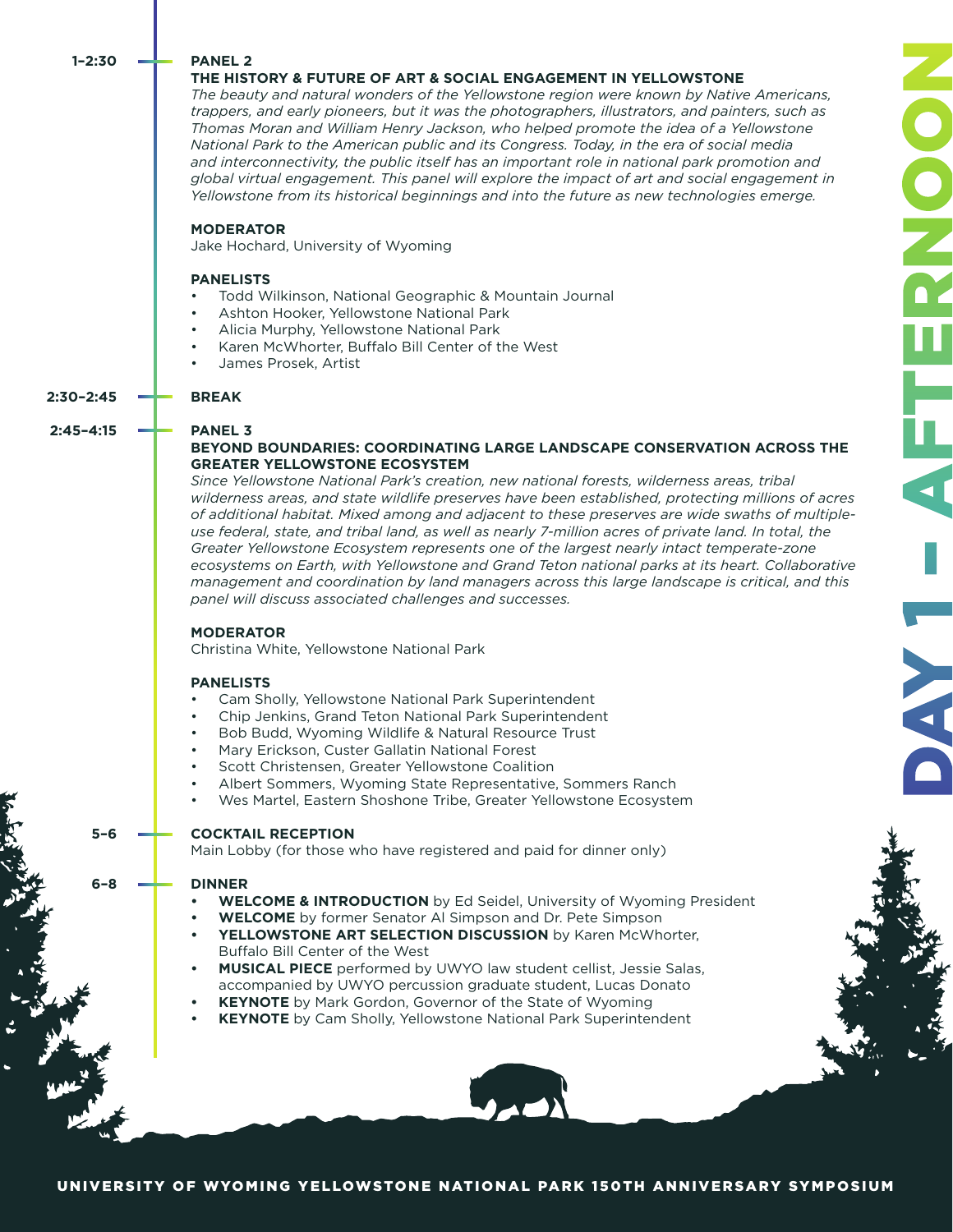|  | <b>MORNING REFRESHMENTS</b><br>Coffee and Light Breakfast Items Available                                                                                                                                                                                                                                                                                                                                                                                                                                                                                                                                                                                                                                                                                                                                                                                                                                                                                                                                                                                                                                                                     |
|--|-----------------------------------------------------------------------------------------------------------------------------------------------------------------------------------------------------------------------------------------------------------------------------------------------------------------------------------------------------------------------------------------------------------------------------------------------------------------------------------------------------------------------------------------------------------------------------------------------------------------------------------------------------------------------------------------------------------------------------------------------------------------------------------------------------------------------------------------------------------------------------------------------------------------------------------------------------------------------------------------------------------------------------------------------------------------------------------------------------------------------------------------------|
|  | <b>WELCOME</b>                                                                                                                                                                                                                                                                                                                                                                                                                                                                                                                                                                                                                                                                                                                                                                                                                                                                                                                                                                                                                                                                                                                                |
|  | <b>PANEL 4</b><br><b>CLIMATE CHANGE IN YELLOWSTONE NATIONAL PARK</b><br>The Greater Yellowstone Ecosystem is a complex and dynamic system encompassing the<br>headwaters of some of North America's most important rivers. Climate change has had, and will<br>continue to have, profound impacts on many aspects of this ecosystem, from water availability,<br>to fire frequency and severity, to wildlife habitat, and beyond. This panel will explore these<br><i>impacts.</i>                                                                                                                                                                                                                                                                                                                                                                                                                                                                                                                                                                                                                                                            |
|  | ENNI<br><b>MODERATOR</b><br>Corrie Knapp, University of Wyoming                                                                                                                                                                                                                                                                                                                                                                                                                                                                                                                                                                                                                                                                                                                                                                                                                                                                                                                                                                                                                                                                               |
|  | <b>PANELISTS</b><br>Cathy Whitlock, Montana State University<br>Bryan Shuman, University of Wyoming<br>Steve Hostetler, Oregon State/USGS<br>Monica Turner, University of Wisconsin                                                                                                                                                                                                                                                                                                                                                                                                                                                                                                                                                                                                                                                                                                                                                                                                                                                                                                                                                           |
|  | <b>MO</b><br><b>KEYNOTE</b><br>THE IMPORTANCE OF WORKING LANDS TO YELLOWSTONE IN THE 21ST CENTURY<br>Robert Bonnie, USDA Under Secretary                                                                                                                                                                                                                                                                                                                                                                                                                                                                                                                                                                                                                                                                                                                                                                                                                                                                                                                                                                                                      |
|  | <b>BREAK</b>                                                                                                                                                                                                                                                                                                                                                                                                                                                                                                                                                                                                                                                                                                                                                                                                                                                                                                                                                                                                                                                                                                                                  |
|  | <b>PANEL 5</b><br><b>ROOM TO ROAM: YELLOWSTONE WILDLIFE</b><br>Yellowstone National Park is home to diverse, abundant wildlife species-including five large<br>carnivores and eight ungulates—and visitors from around the world travel to the park to view<br>this wildlife in their native habitats. Yet many species migrate outside of the park boundaries,<br><b>CONTROL</b><br>utilizing a mix of private, tribal, and public lands within the Greater Yellowstone Ecosystem, and<br>thus complicating their management. While everyone can broadly agree on the importance of<br>conserving the ecosystem's incredible wildlife resources, the devil is in the details as this panel<br>will reveal.<br><b>MODERATOR</b><br>Temple Stoellinger, University of Wyoming<br><b>PANELISTS</b><br>Arthur Middleton, University of California, Berkeley<br>Brian Nesvik, Wyoming Game and Fish Department<br>Jason Baldes, National Wildlife Federation, Eastern Shoshone Tribal Buffalo Program<br>Jennifer Carpenter, Yellowstone National Park<br>JD Radakovic, Hoodoo Land Holdings<br>David Diamond, Interagency Grizzly Bear Committee |
|  | <b>PANEL 6</b><br><b>MAINTAINING WONDERLAND: TOURISM &amp; THE VISITOR EXPERIENCE</b><br>Not unlike many other units across our National Park System, Yellowstone has experienced<br>unprecedented visitation in recent years, with approximately 4.5-million visitors flocking to<br>the park in 2021 alone. This pattern presents major challenges and opportunities for resource<br>management, as well as for economic development within the tourism-and-recreation sector.<br>These interconnected topics are critical to Yellowstone's future, and this panel will offer novel,<br>diverse perspectives on them.<br><b>MODERATOR</b><br>John Koprowski, University of Wyoming<br><b>PANELISTS</b><br>Christina White, Yellowstone National Park<br>Sam Kalen, University of Wyoming<br>Jeremy Sage, University of Montana<br>Brian Yablonski, Property Environmental Research Center<br>Sharon Buccino, Natural Resources Defense Council, University of Wyoming<br>Mike Keller, Xanterra, Wyoming Tourism Board                                                                                                                       |
|  |                                                                                                                                                                                                                                                                                                                                                                                                                                                                                                                                                                                                                                                                                                                                                                                                                                                                                                                                                                                                                                                                                                                                               |

×

11. 12. 14. 15. 14. 15

 $\blacktriangle$  $\ddot{\bullet}$  $\ddot{\bullet}$ 

 $\bullet$